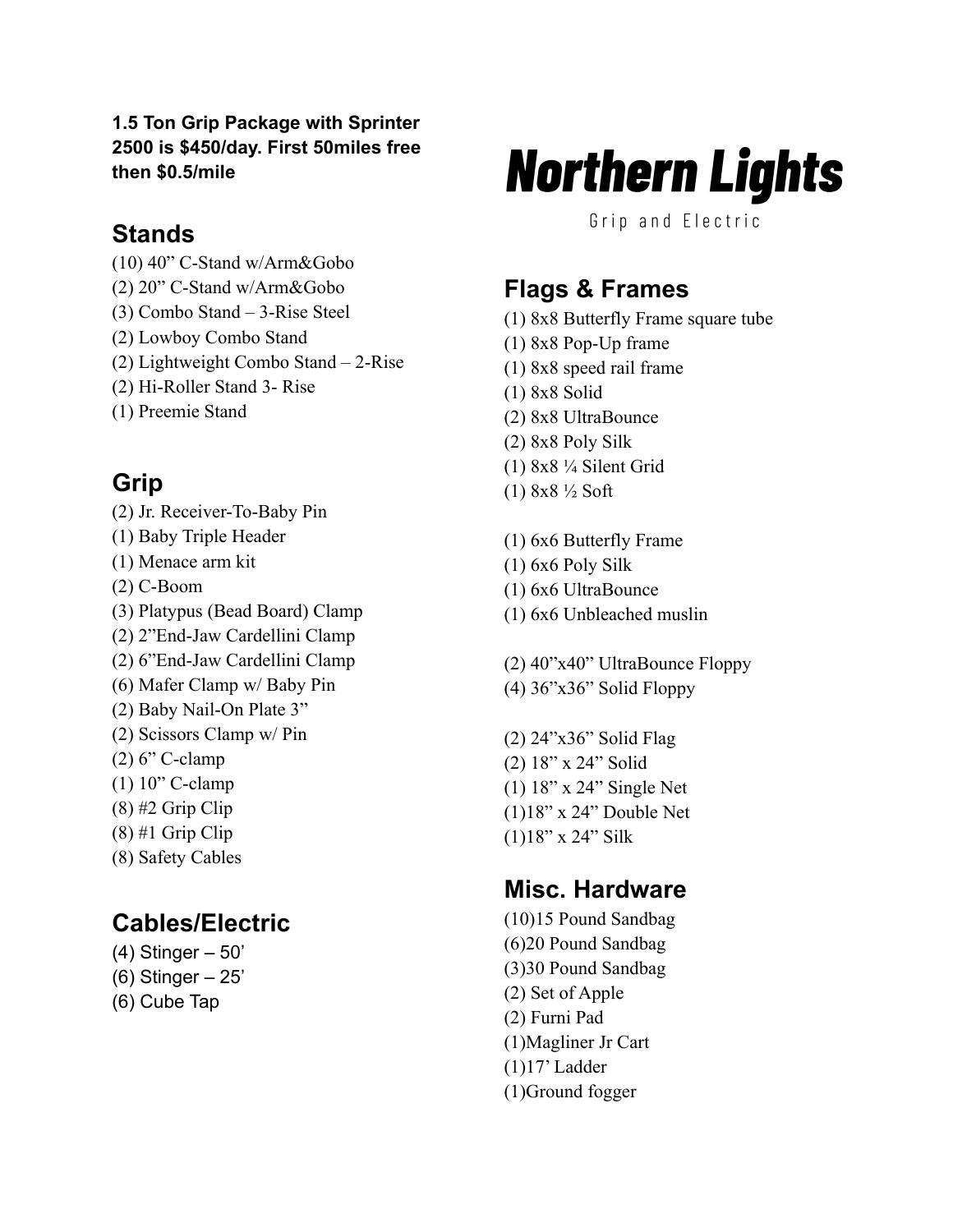### **Available add-on fixtures**

### **LEDs**

(2) Aputure 600d (1) Aputure Nova P300c (1) Aputure 300dx (1) Aputure 120d (2) Aputure MC (1) Aputure 4 MC Kit (8) Aputure B7c Bulb (1) Litemat 1 s2 Kit (1) Litemat 2 s2 Kit (3) Flexible Bi-Color Led 4'x1 (1) Flexible Bi-Color Led 24"x18" (4) Nanlite Pavo Tube 2' (4) 2' Quasar Crossfade (2) 4' Quasar Crossfade (1) Dracast 400 Bi-Color LED Round Light (2) Yongnuo YN360 Light Wand (1) Aputure AL-HR672S Daylight (1) Aputure AL-528S Daylight (1) Aputure AL-528w Daylight (1)Aputure Amaran AL-H160

# **Northern Lights**

Grip and Electric

# **LED Modifier**

(1)Aputure Light Dome ii (1)Aputure Fresnel Attachment (1)Aputure Lantern (2)Aputure Spotlight Attachment 19˚ (1)Aputure Spotlight Attachment 36˚Spare Lens (1)Aputure Spotlight Attachment 26˚ Spare Lens (1)DoP Choice Oct 5' & Rabbit Ear for Nova/600d/300x/300d ii (2)Barndoors and Grid for PavoTube

# **Tungsten Lights**

- (5)1K Tungsten (2) 2kTungsten
- (2) 650wTungsten
- (12) Par 64 Cans
- (2) 300 Watt Pepper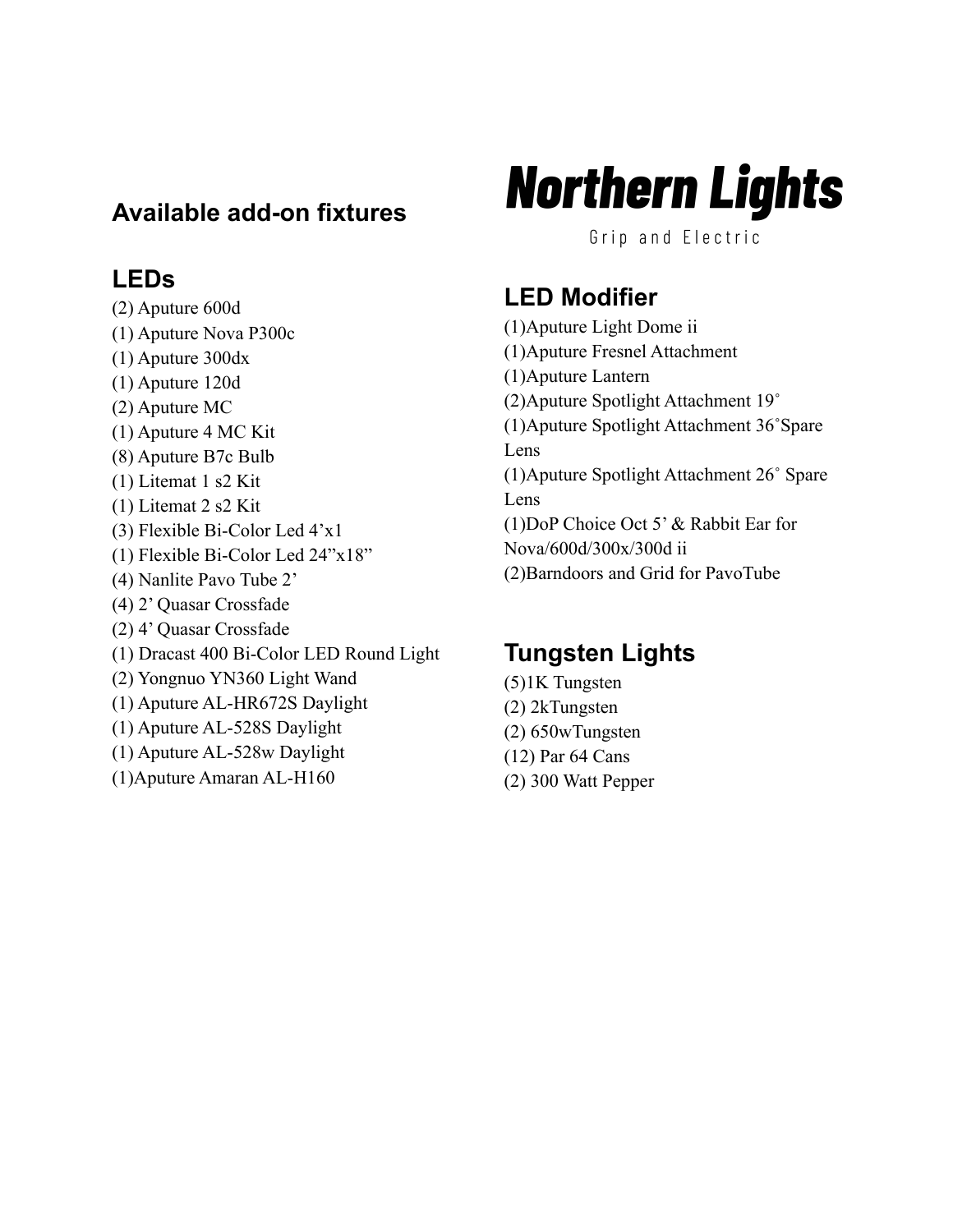### **Grip Gear**

**Daily rates listed. Weekly rate = 3x daily(\*except grip truck\*).**

| <b>Items</b>                                      | Rate |
|---------------------------------------------------|------|
| 40" C-Stand w/ Grip Head & Arm                    | \$8  |
| 20" C-Stand w/ Grip Head & Arm                    | \$7  |
| <b>Avenger Baby C-Boom</b>                        | \$7  |
| <b>Combo Stand Triple riser</b>                   | \$10 |
| <b>Light weight Combo stand</b>                   | \$5  |
| <b>Low Boy Combo stand</b>                        | \$8  |
| High Roller 3 Rise Jr. Grip Head<br>R/M Leg       | \$15 |
| 18" x 24" Flags w/Box (5)                         | \$10 |
| 36"x36" Solid Floppy                              | \$6  |
| 40"x40" UltraBouce Floppy                         | \$8  |
| 40"x40" Empty Gel Frame                           | \$8  |
| <b>Sandbags</b>                                   | \$3  |
| 8'x8' Portable Butterfly Collapsible<br>frame kit | \$20 |
| 8'x8' Silk                                        | \$5  |
| <b>Duckbill Clamp</b>                             | \$4  |
| Single quasar/LED tube holder                     | \$3  |
| Double quasar/LED tube holder                     | \$3  |
| Cardelini 2" End Jaw                              | \$3  |
| Cardelini 6" End Jaw                              | \$4  |
| <b>Mafer Clamps</b>                               | \$3  |
| <b>Baby Plates w/Baby Pin</b>                     | \$3  |
| <b>Sets of Apple Boxes</b>                        | \$10 |
| 25 ft Stingers                                    | \$12 |
| 50 ft Stingers                                    | \$30 |
| <b>Cube Taps</b>                                  | \$2  |

# **Northern Lights**

Grip and Electric

### **LED and Modifier**

**Daily rates listed. Weekly rate = 3x daily(\*except grip truck\*).**

| <b>Items</b>                                                                 | Rate  |
|------------------------------------------------------------------------------|-------|
| <b>Aputure Light Storm LS C600D</b>                                          | \$125 |
| <b>Aputure Nova P300c</b>                                                    | \$125 |
| <b>Aputure Nova Softbox</b>                                                  | \$10  |
| <b>Aputure Light Storm LS C300Dx</b>                                         | \$50  |
| <b>Aputure Light Storm LS C300D II</b>                                       | \$50  |
| <b>Aputure Light Storm LS C120D II</b>                                       | \$35  |
| <b>Aputure Spotlight Attachment 19</b><br>degree                             | \$25  |
| <b>Aputure Spotlight Attachment 36</b><br>degree                             | \$25  |
| <b>Aputure Spotlight Attachment 26</b><br>degree                             | \$25  |
| <b>Light Dome II</b>                                                         | \$10  |
| <b>Fresnel Attachment</b>                                                    | \$5   |
| <b>Aputure Lantern</b>                                                       | \$5   |
| <b>Aputure MC RGBWW LED Light</b>                                            | \$8   |
| <b>Aputure MC 4 light kit</b>                                                | \$20  |
| FalconEyes RX-29TDX 100W<br><b>Bi-Color 4x1</b>                              | \$25  |
| FalconEyes RX-18TD 100W<br><b>Bi-Color</b><br>18x18                          | \$20  |
| <b>Nanlite PavoTube RGBW LED Tube</b><br>with Internal Battery Light Kit (4) | \$60  |
| <b>Barndoors and Grid for PavoTube</b><br><b>15C</b>                         | \$5   |
| 2ft Quasar Science Q-LED Linear<br><b>Crossfade Lamp(2)</b>                  | \$15  |
| <b>Dracast Silkray 400 Bi-Color LED</b><br><b>Round Light</b>                | \$10  |
| Yongnuo YN360 Light Wand                                                     | \$5   |
| <b>Aputure Amaran AL-HR672S</b><br><b>Daylight LED Spot Light</b>            | \$10  |